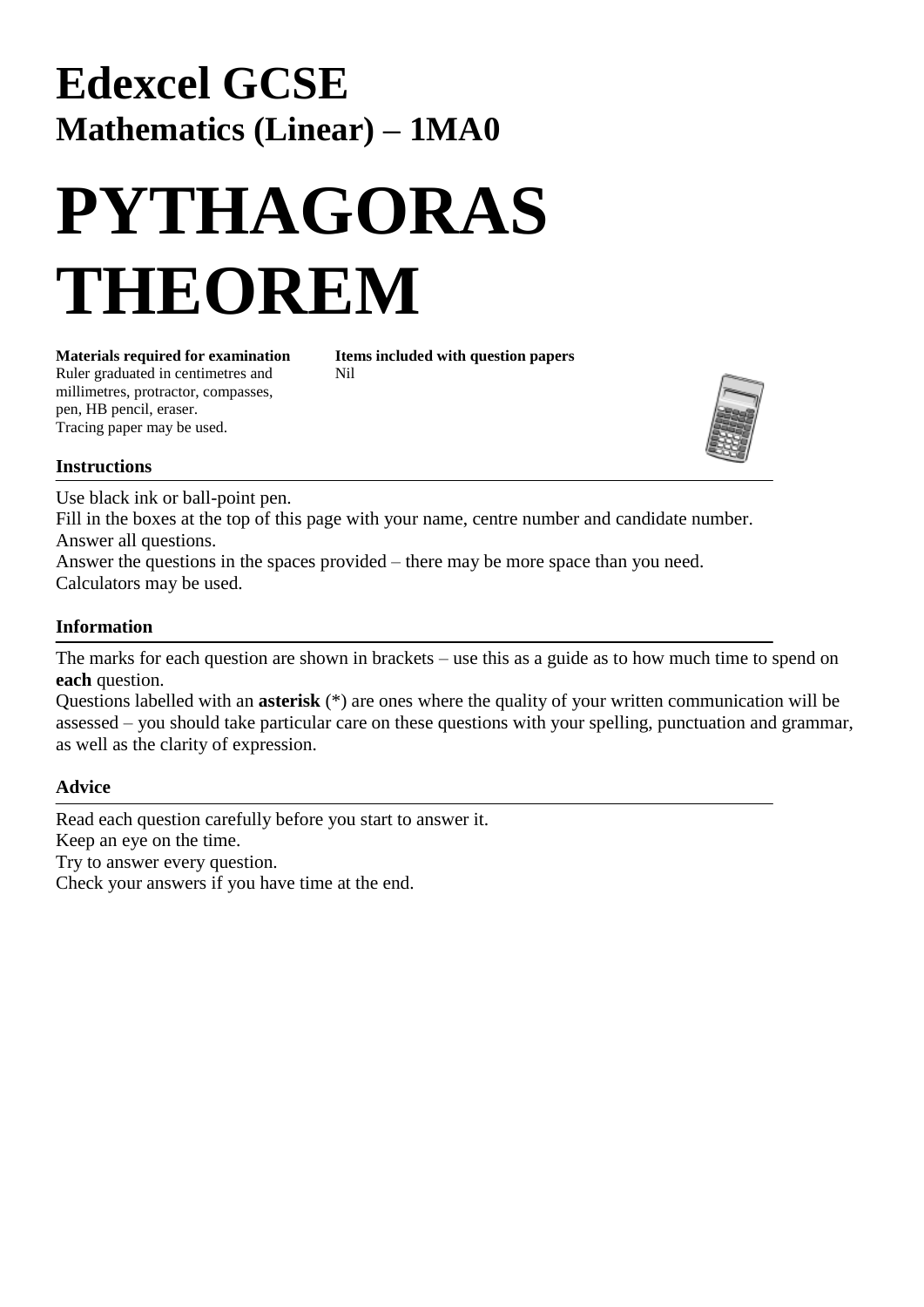



*PQR* is a right-angled triangle.  $PQ = 16$  cm.  $PR = 8$  cm.

Calculate the length of *QR*. Give your answer correct to 2 decimal places.







*XYZ* is a right-angled triangle.  $XY = 3.2$  cm. *XZ* = 1.7 cm.

Calculate the length of *YZ*.

Give your answer correct to 3 significant figures.

**1.**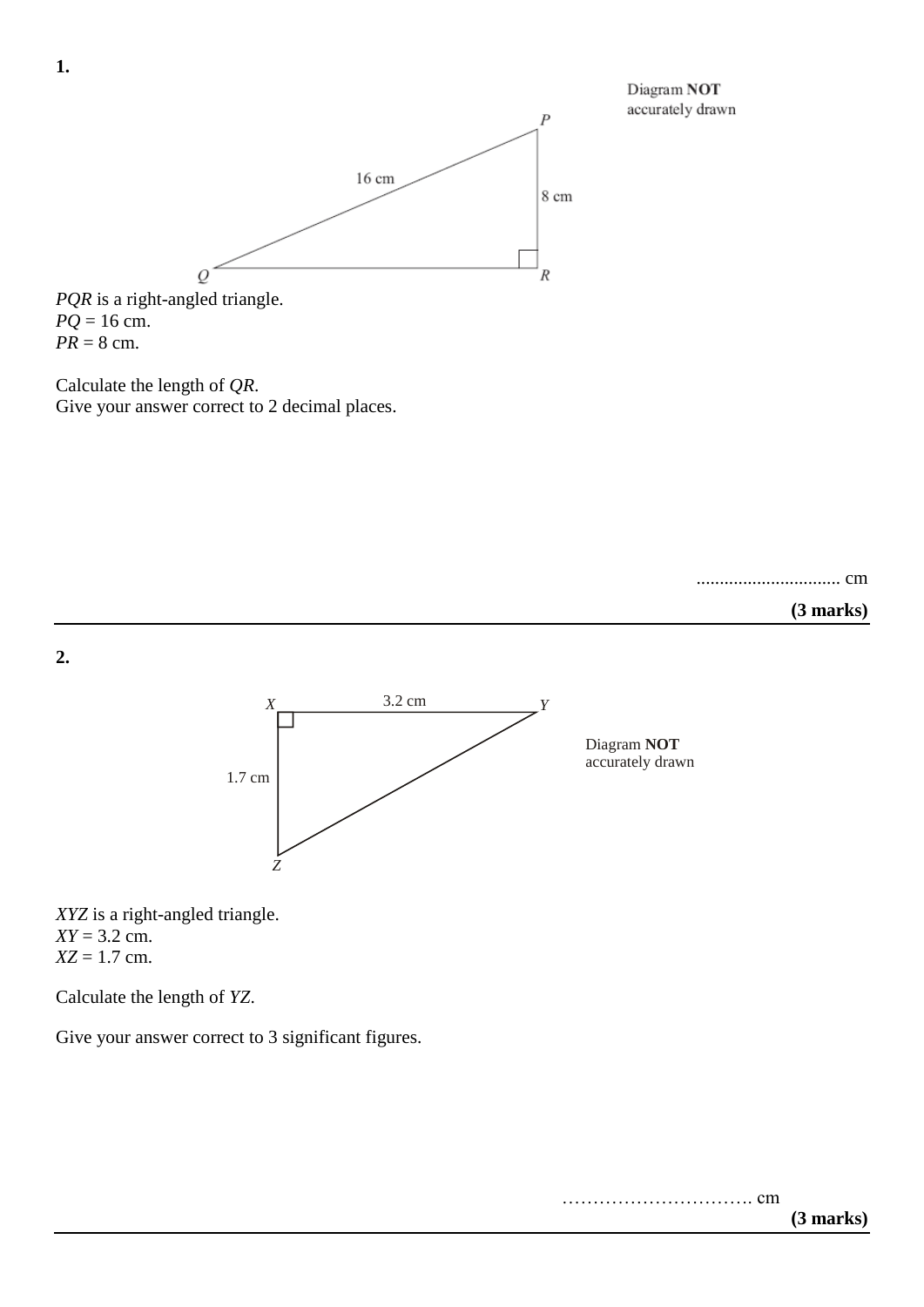

*ABC* is a right-angled triangle.

 $AB = 8$  cm,  $BC = 11$  cm.

Calculate the length of *AC*. Give your answer correct to 3 significant figures.



Work out the length of *LN*. Give your answer correct to 3 significant figures.

**3.**

*LN* = ……….…………….. m **(3 marks)**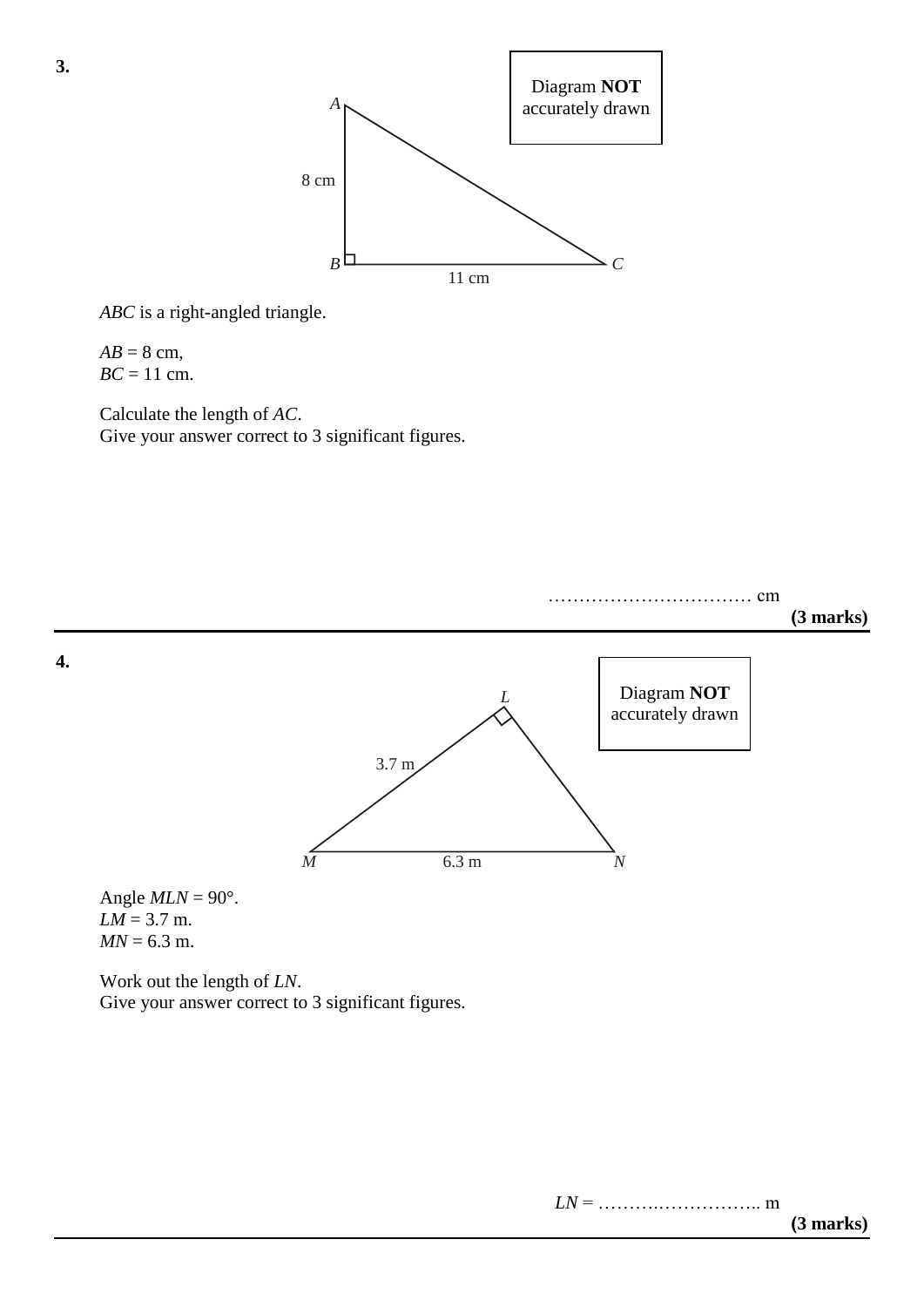

Diagram NOT accurately drawn

*ABCD* is a rectangle.  $AC = 17$  cm.  $AD = 10$  cm.

Calculate the length of the side *CD*. Give your answer correct to one decimal place.



The diagram shows three cities. Norwich is 168 km due East of Leicester. York is 157 km due North of Leicester.

Calculate the distance between Norwich and York. Give your answer correct to the nearest kilometre.

> ................................ km **(3 marks)**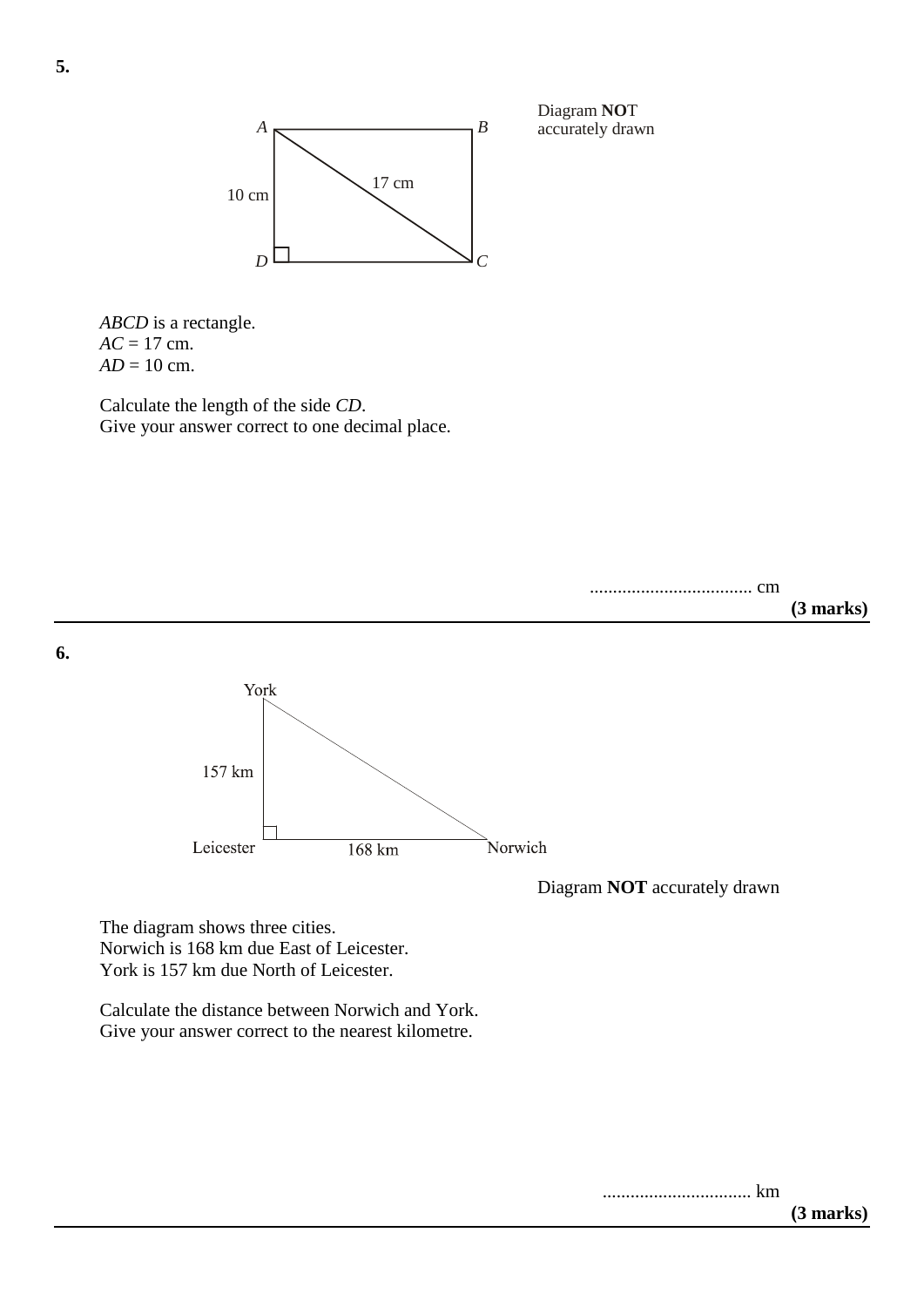



A rectangular television screen has a width of 45 cm and a height of 34 cm.

Work out the length of the diagonal of the screen. Give your answer correct to the nearest centimetre.



**8.**





Work out the length, in centimetres, of *AM*. Give your answer correct to 2 decimal places.

…………………… cm

**7.**

**(3 marks)**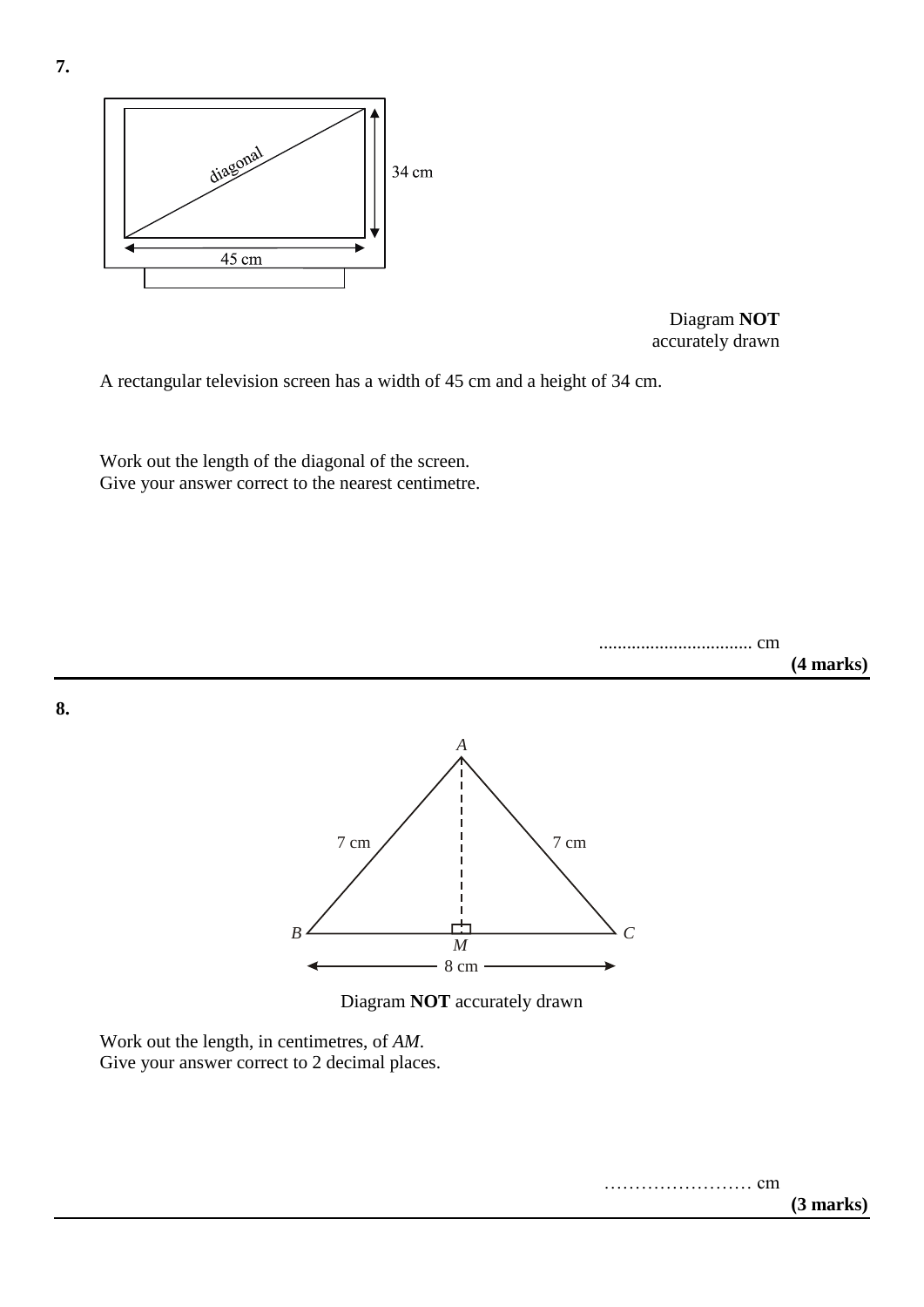

Diagram **NOT** accurately drawn

9 cm

*ABCD* is a trapezium. *AD* is parallel to *BC*. Angle  $A = \text{angle } B = 90$ . *AD* = 2.1 m, *AB* = 1.9 m, *CD* = 3.2 m.

Work out the length of *BC*. Give your answer correct to 3 significant figures.

*B*

………………………… m **(4 marks)**

**10.**



Diagram **NOT** accurately drawn

*ABC* is a right-angled triangle.

 $AC = 6$  cm.  $BC = 9$  cm.

Work out the length of *AB*. Give your answer correct to 3 significant figures.

............................. cm

**(3 marks)**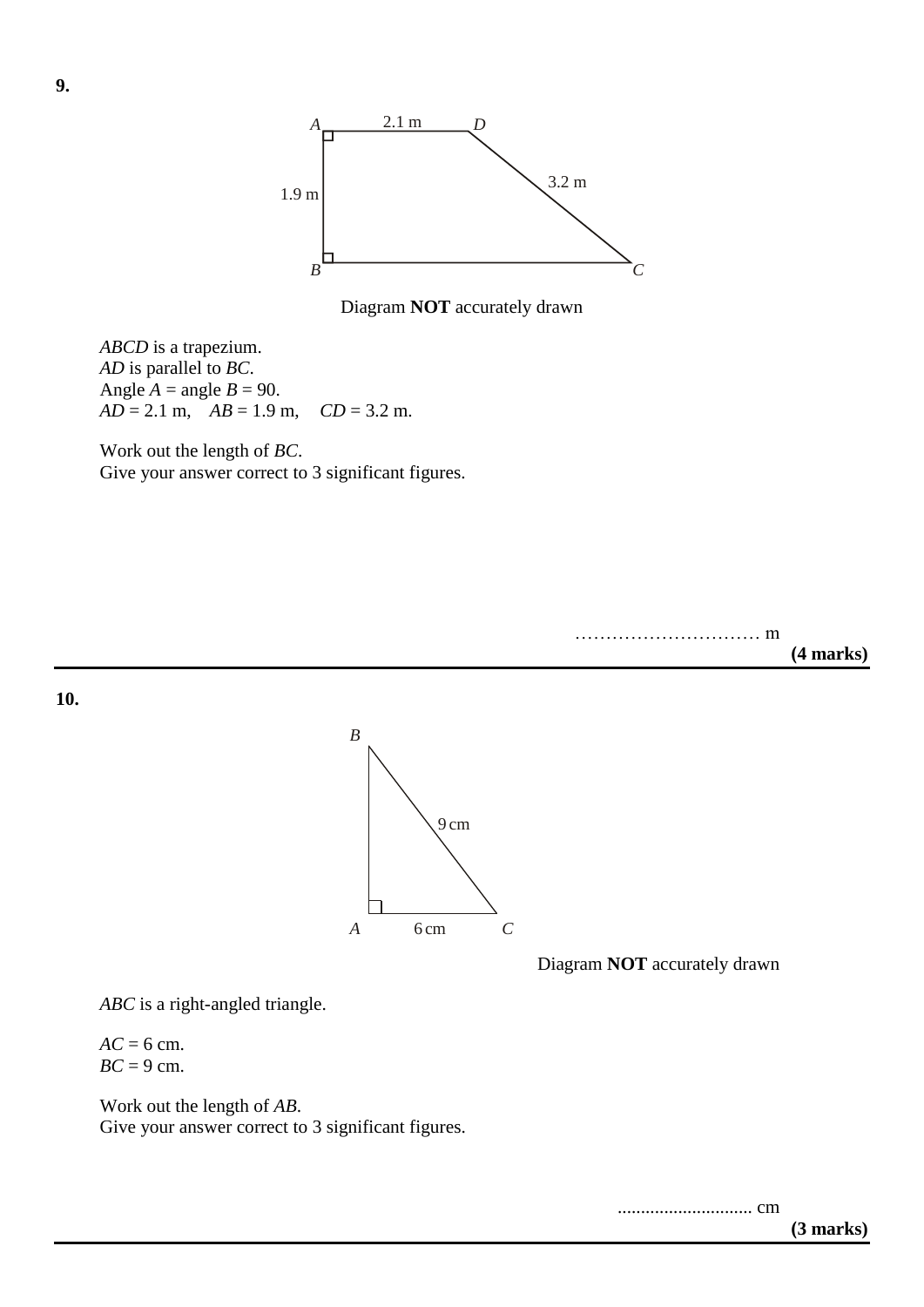

Diagram **NOT** accurately drawn

In triangle *ABC*,

 $AB = 10$  cm *AC* = 20 cm angle  $BAC = 90^\circ$ 

Work out the length of *BC*. Give your answer correct to 3 significant figures. You must state the units in your answer.



**11.**